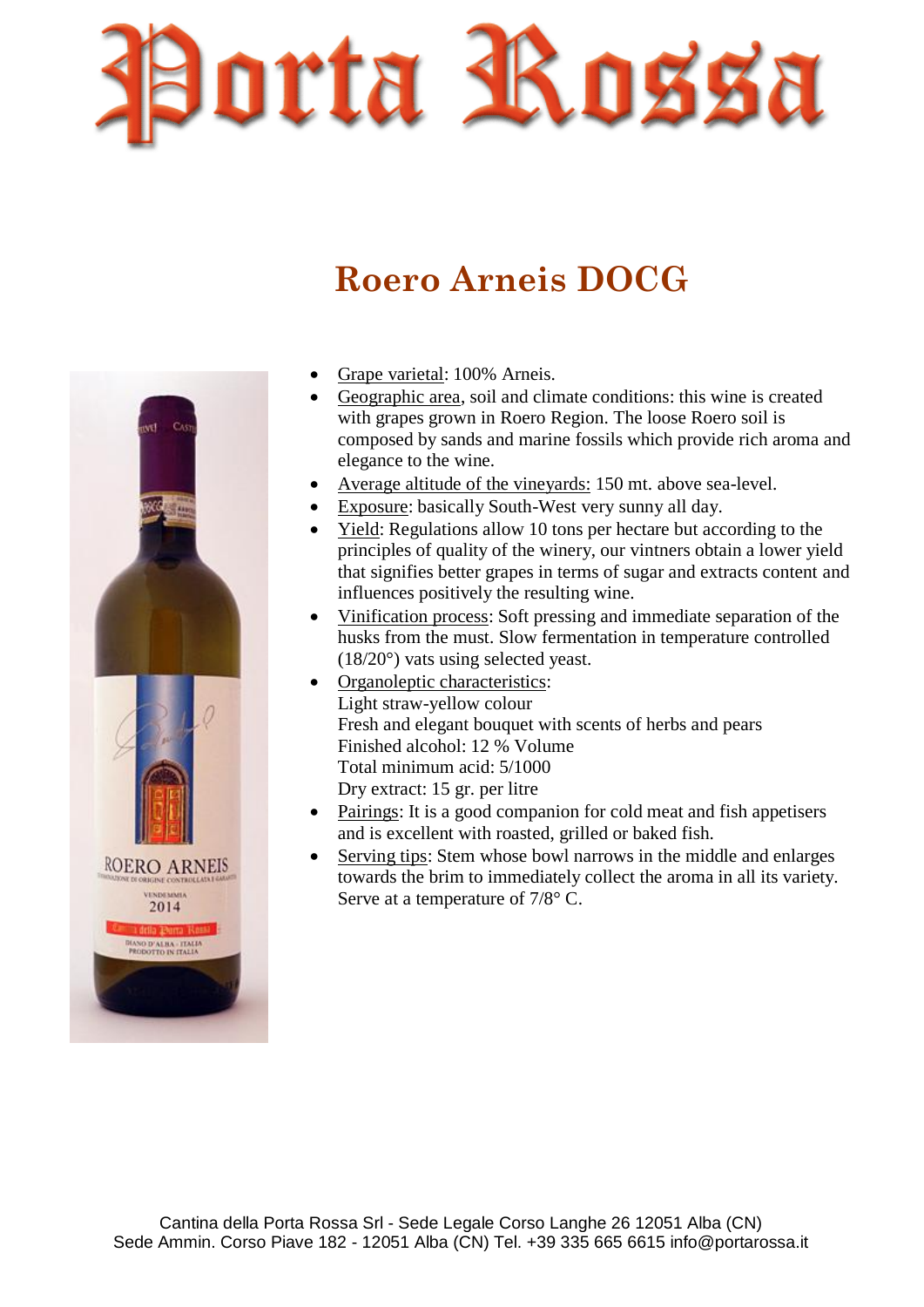

## **Langhe Favorita doc**



- Grape varietal: 100% Favorita
- Geographic area, soil and climate conditions of the vineyards: Created with grapes grown in the hills of the Roero territory that extend towards the banks of the Tanaro river, the Favorita Porta Rossa exalts the characteristics of the climate and soil present in the vineyards. The soil is composed of sand and marine fossils. This wine has been quoted since 1676 in the Colombaro, a feudal estate in the district of Vezza the Roero Counts owned.
- Average altitude of the vineyards: 150 m. above sea-level.
- Exposure: Basically South-West and very sunny all day.
- Yield: Regulations allow 10 tons per hectare but according to the principles of quality of the winery, our vintners obtain a lower yield that signifies better grapes in terms of sugar and extracts content.
- Vinification process: Soft pressing and immediate separation of the husks from the must. Slow fermentation in temperature controlled (18/20°) vats using selected yeast.
- Organoleptic characteristics: Light straw-yellow colour with greenish reflections Fresh and elegant bouquet with scents of herbs Dry and harmonious flavour made vivid by a slight fizzing note and an almond finish Finished alcohol: 11.5 % Volume Total minimum acid: 5/1000 Dry extract: 15 gr. per litre
- Pairings: It is a good companion for cold meat and fish appetisers but is basically a gentle drink for social occasions, tempering the harshness of the summer season.
- Serving tips: Stern whose bowl narrows in the middle and enlarges towards the brim to immediately capture all the aroma of the wine. Serve at a temperature of 7/8° C.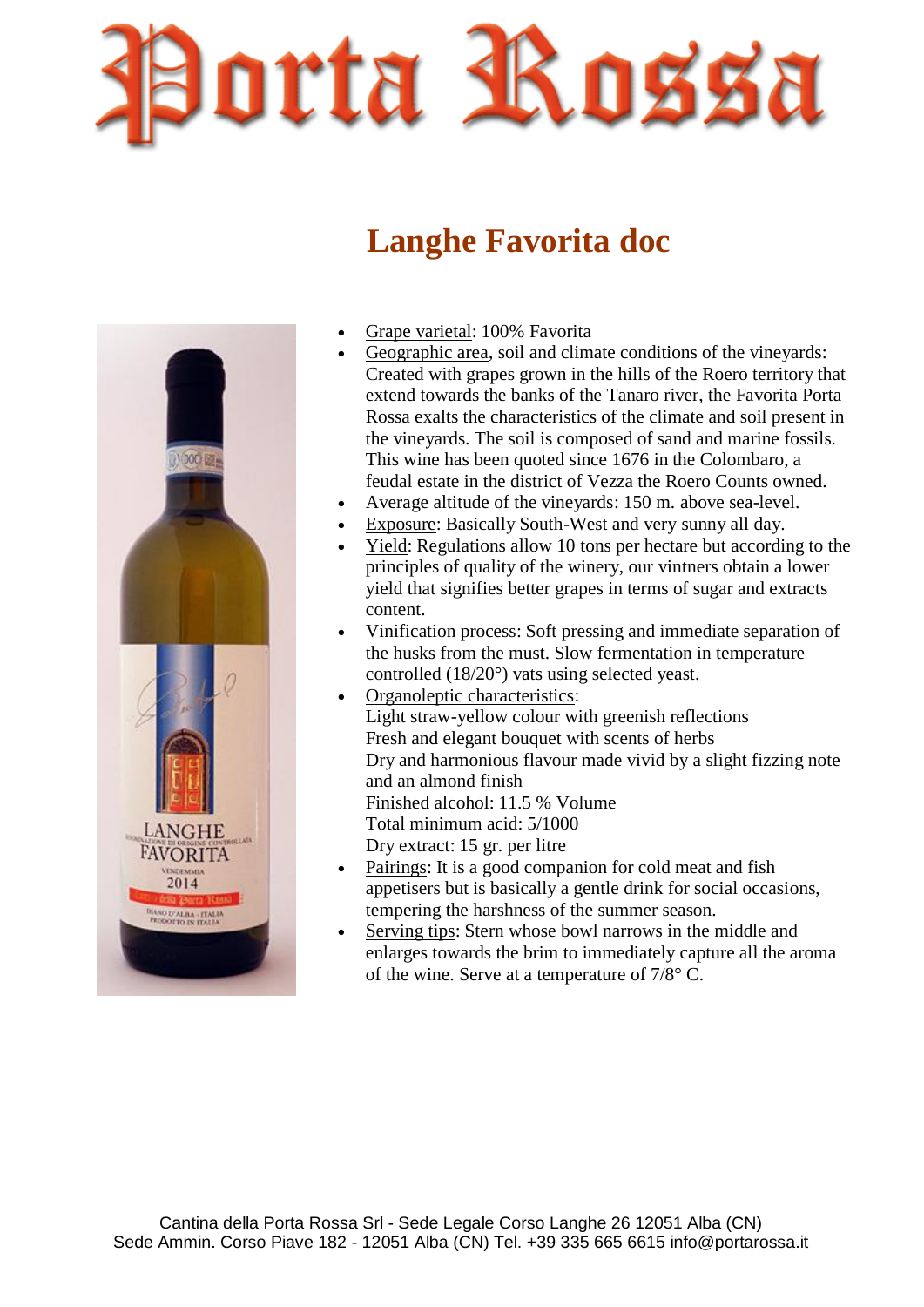

## **Moscato d'Asti docg**



- Grape varietal: 100% Muscatel
- Geographic area, soil and climate conditions: It is created from grapes grown in the hills of a territory that extends towards Canelli. Moscato d'Asti highlights moments of joy with its millenary history that goes back to Roman times.
- Average altitude of the vineyards: 160 mt. above sea-level.
- Exposure: basically South-West very sunny all day.
- Yield: Regulations allow 10 tons per hectare but according to the principles of quality of the winery, our vintners obtain a lower yield that signifies better grapes in terms of sugar and extracts content.
- Vinification process: Soft pressing of the grapes followed by interruption of the fermentation through refrigerating methods. This way the aroma and flavour of the fruit remain unaltered and, at the same time, the product stabilises.
- Organoleptic characteristics: Light straw-yellow colour with sunny reflections Fresh and fruity bouquet with scents of lime tree and acacia flowers Persuasive flavour livened by the slight fizzing of the bubbles Finished alcohol: from 4.5 to 6.5 % Volume Total minimum acid: 5/1000 Dry extract: 15 gr. per litre
- Pairings: It is a good companion for parties, matching fruits and dry pastries.
- Serving tips: Goblet filled to the brim to make Moscato release all its aroma, whereas it tickles the nose with its inebriating bubbles. Serve at a temperature of 6/7° C.